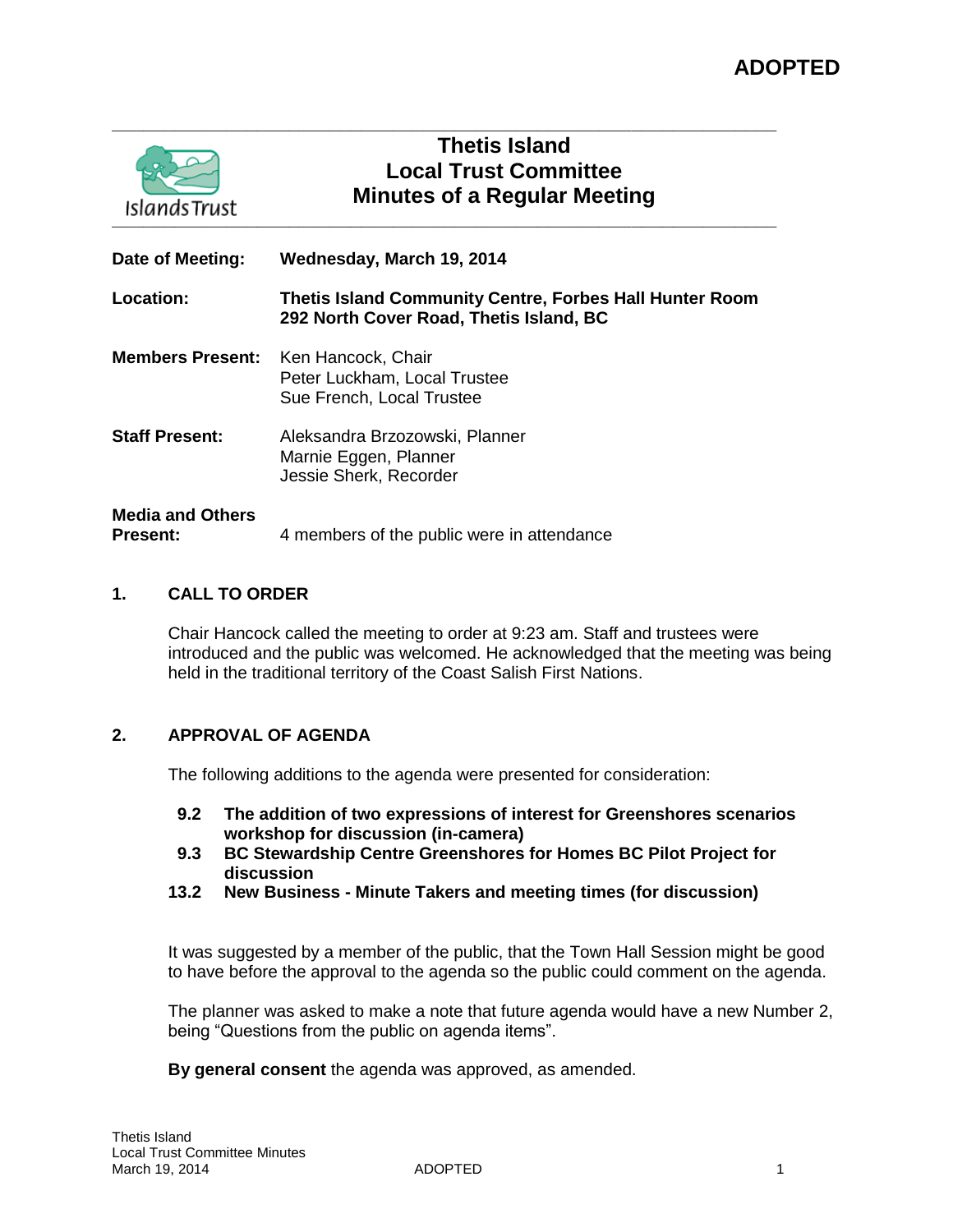### **3. TOWN HALL SESSION**

Ernie Hunter asked that if there are extra agenda packages at the end of meetings that they are left in an envelope for him to circulate to members of the community.

### **4. MINUTES**

### **4.1 Local Trust Committee Meeting Minutes of February 5, 2014**

**By general consent** the minutes were adopted as presented.

- **4.2 Section 26 Resolutions Without Meeting - None**
- **4.3 Advisory Planning Commission Meeting Minutes – None**
- **4.4 Ruxton Island Advisory Planning Commission Minutes – None**

### **5. BUSINESS ARISING FROM MINUTES**

### **5.1 Follow-up Action List dated March 7, 2014**

With regard to the first two items on the Follow-up Action list, Planner Brzozowski noted that that she has made attempts to get in touch with Miles Drew but has so far been unsuccessful and these items continue to be ongoing. Discussion ensued.

Trustee Luckham gave an update on the November 5, 2013 item regarding the possible Community to Community grant application from the Union of British Columbia Municipalities for funding an opportunity to build relationships with Lyackson First Nations. He stated that they are continuing to communicate with the Lyackson First Nations.

### **6. DELEGATIONS - None**

### **7. CORRESPONDENCE - None**

**8. APPLICATIONS AND PERMITS**

## **9. LOCAL TRUST COMMITTEE PROJECTS**

### **9.3 BC Stewardship Centre Greenshores for Homes BC Pilot Project**

Planner Brzozowski updated the Committee on what has been happening since the LTC meeting on February 5, 2014. She explained that a decision must be made now about whether to dedicate the \$3000 budget for 2014/2015 shoreline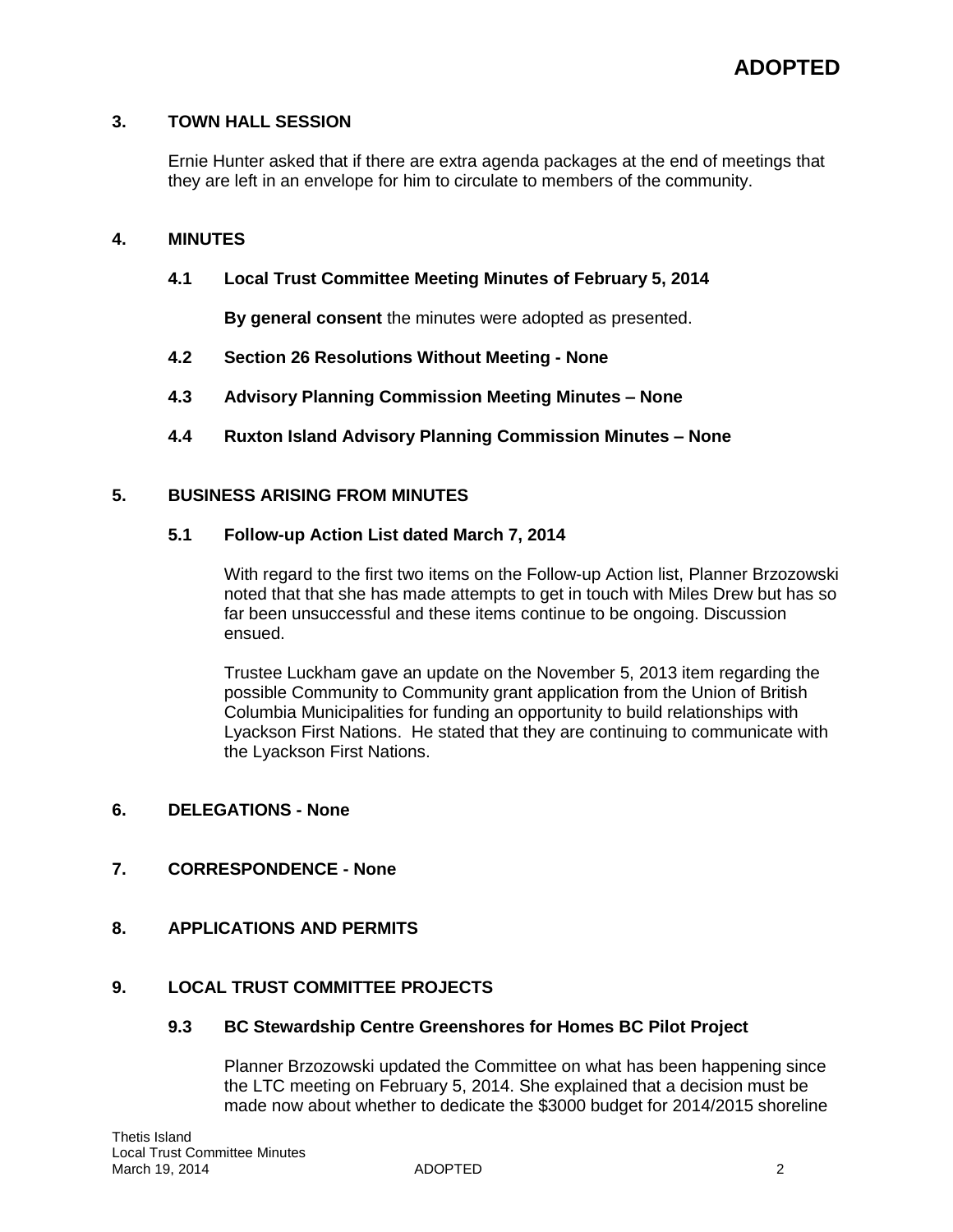protection projects towards the GSH-BC Pilot project. Extensive discussion ensued.

It was decided to return to this item later in the meeting.

## **9.1 Associated Islands Official Community Plan and Land Use Bylaw**

### 9.1.2 Dayman Island – Request to Allow a Pre-existing Building Staff Report dated March 2014

Planner Eggen presented the staff report and explained that the owners of Dayman Island wish to increase the current aggregate floor area for two cottages. Staff recommendations were explained.

The applicant noted that this was an existing structure that was partially converted into commercial/guest cottage. He stated that they did not exceed the footprint.

The concern that this may leave an opening for a much larger guesthouse to be built somewhere else in the future, as well as the covenants that were adopted in 2006 were discussed by staff and trustees.

### **TH-2014-016**

### **It was MOVED and SECONDED**

that the Thetis Island Local Trust Committee revise the draft Thetis Associated Islands Land Use Bylaw by replacing the wording in table 5.3, Site Specific Regulations of the Land Use Bylaw with the following: "1. Despite Subsections 5.3 (1) and 5.3 (2), a maximum of two accessory guest cottages are also permitted with an aggregate floor area of 198 square meters (2131 square feet), exclusive of up to an aggregate area of 30.66 square meters (330 square feet) of loft area not including stairs providing access to the loft."

### **CARRIED**

### **TH-2014-017**

### **It was MOVED and SECONDED**

that the Thetis Island Local Trust Committee discharge the instrument CA3477978 registered on Dayman Island upon final adoption of the Thetis Associated Island Land Use Bylaw so as to avoid creating a land use bylaw that is inconsistent with an existing registered instrument.

### **CARRIED**

## **TH-2014-018**

### **It was MOVED and SECONDED**

that the Thetis Island Local Trust Committee request staff to provide a summary report on the creation of the covenant on Dayman island in 2006.

### **CARRIED**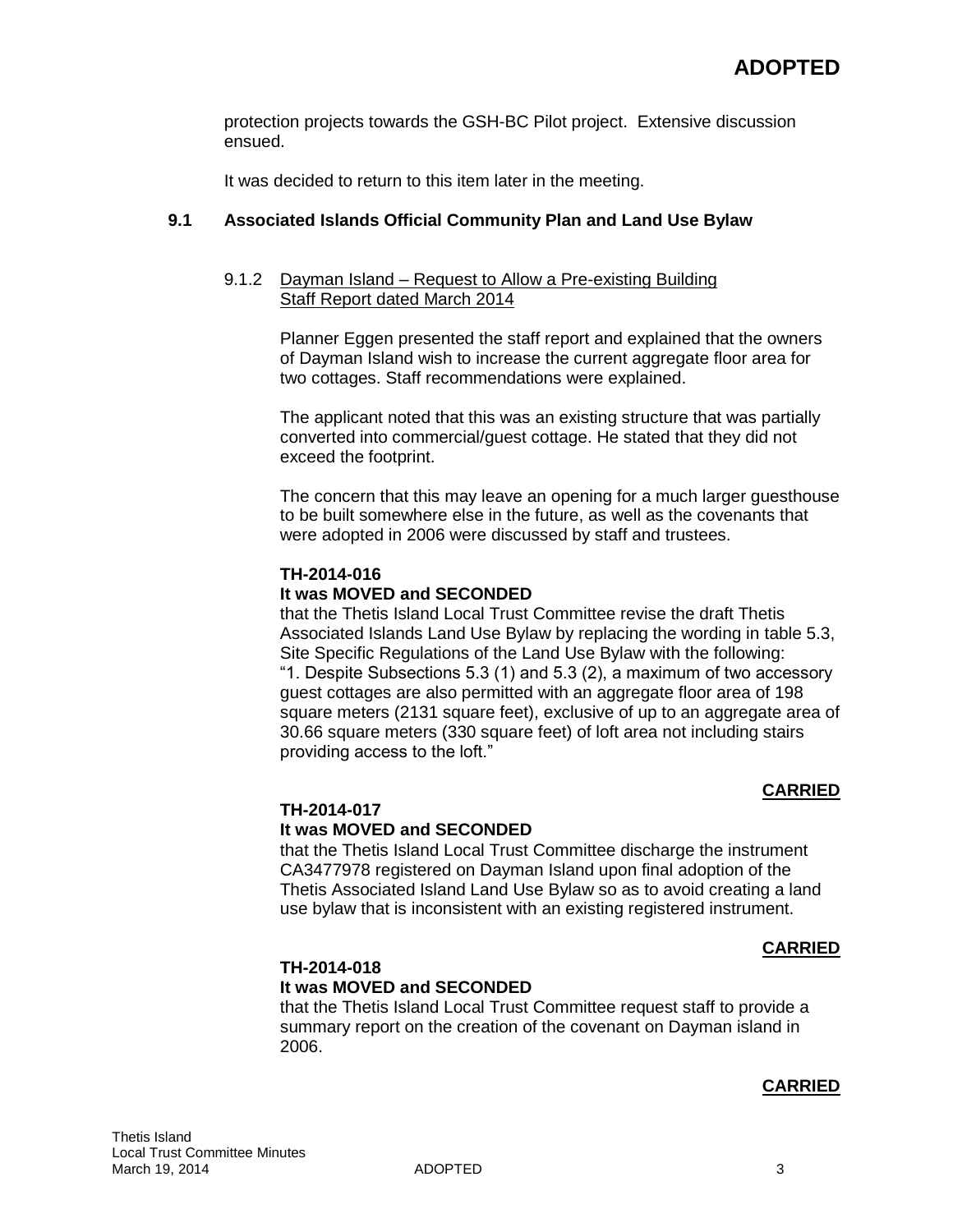The applicant added that there is only one spot on the island for a septic system and that would restrict the ability of creating a subdivision. He stated that speaking on behalf of the owners; they want to keep the island the way that it is.

9.1.1 Bylaw Provisions for Environmental Protection for the Thetis Associated Islands

Staff Report dated February 3, 2014

Planner Brzozowski summarized the report noting that environmental protection is one of the largest mandates for Trustees. Staff, Trustees and the Chair discussed the recommendations in the staff report at great length.

## **TH-2014-019 It was MOVED and SECONDED,**

that the Thetis Island Local Trust Committee direct staff to include wetlands into Section 3.3 of the Thetis Associated Islands Land Use Bylaw No. 94.

## **CARRIED**

### **TH-2014-020**

## **It was MOVED and SECONDED,**

that the Thetis Island Local Trust Committee request that environmental education and engagement efforts for the Thetis Island Associated Islands be placed on the project list.

### **CARRIED**

The possibility of putting a provision in the Official Community Plan that would allow consideration for future mapping was discussed.

**By general consent** the meeting was recessed at 11:45 am and reconvened at 12:00 pm.

Discussion continued. The Trustees were comfortable with Section 6.2.1 in the Official Community Plan as is currently written.

### **9.3 BC Stewardship Centre Greenshores for Homes BC Pilot Project**

Discussion continued on this item.

### **TH-2014-021**

### **It was MOVED and SECONDED,**

that the Thetis Island Local Trust Committee authorizes expenditure of up to \$3000 for participation in The Stewardship Centre for British Columbia's "Greenshores For Homes – BC Pilot" project.

### **CARRIED**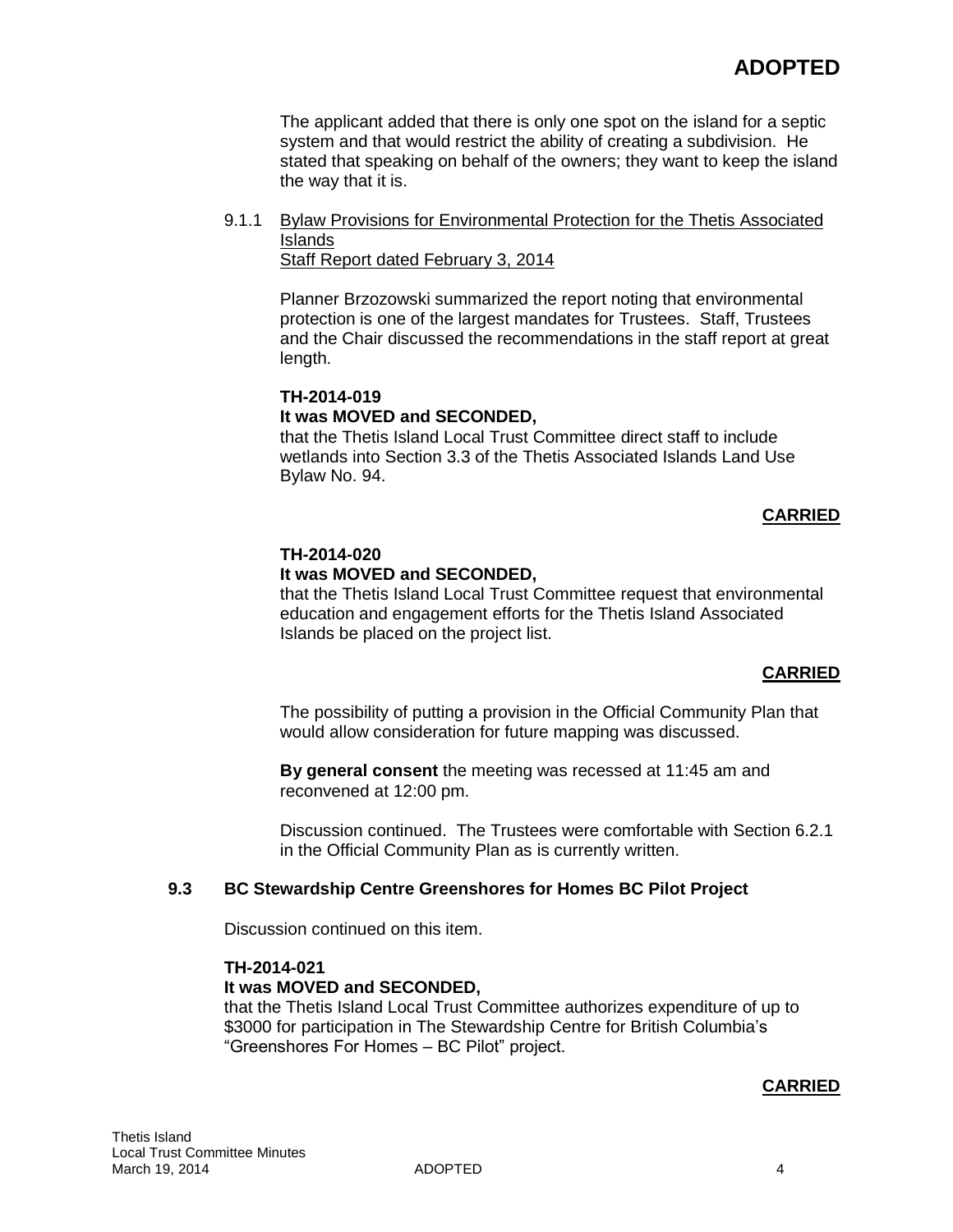# **9.2 Green Shores Scenarios Workshop – for discussion**

Planner Brzozowski gave an update on what information she has and what information she is still waiting for. It was decided to go into camera to decide on locations and then resume conversation after.

# **10. CLOSED MEETING**

## **TH-2014-022**

# **It was MOVED and SECONDED,**

that the Thetis Island Local Trust Committee closes the next part of the March 19, 2014 business meeting to discuss matters pursuant to Section 90 (1)(a) of the *Community Charter* to consider pilot properties for Greenshores for Homes Project and that staff be invited to attend this meeting.

# **CARRIED**

Committee closed the meeting at 12:18 pm.

# **TH-2014-23**

## **It was MOVED and SECONDED,**

that the Thetis Island Local Trust Committee re-opens the meeting to the public.

## **CARRIED**

By general consent Committee reconvened in open meeting at 12:40 pm.

# **11. RECALL TO ORDER**

Rise and Report from Closed Meeting

Chair Hancock reported that the following resolution was moved in the closed meeting:

"that the Thetis Island Local Trust Committee prioritize the expressions of interest for the Greenshores Scenarios Workshops as Lot 136 and Lot 300 (St. Margaret's Cemetery) as Priority #1, and as Priority #2, Lot 25 Bella Vista".

## **9.2 Greenshores Scenarios Workshop – for discussion**

Discussion continued on the logistics of the Greenshores workshop. It was agreed that June might work best for possible dates. The following actions were discussed:

- Developing and circulating a draft program via email for feedback;
- Collecting information about the properties in advance;
- Speaking to property owners and managing their expectations; and
- Taking photos of the properties.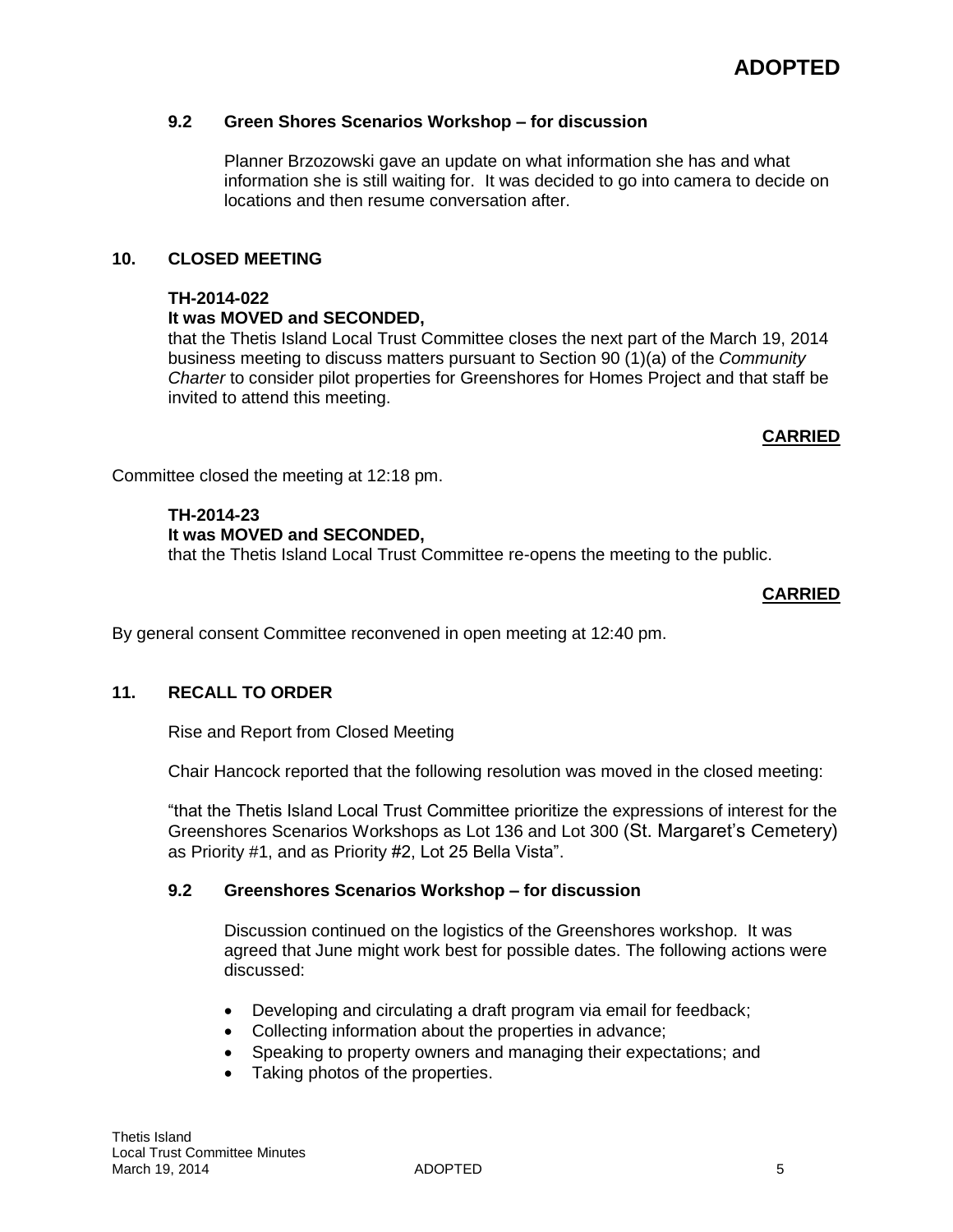### **TH-2014-024**

### **It was MOVED and SECONDED,**

that the Thetis Island Local Trust Committee directs staff to work with Trustees to create property profiles for the three candidates for the shoreline protection project.

### **CARRIED**

### **12. REPORTS**

### **12.1 Work Program Reports**

### 12.1.1 Top Priorities and Projects Report dated March 6, 2014

The Top Priorities list was discussed and reviewed.

Planner Brzozowski gave an update on Riparian Areas Regulation implementation and stated that it was progressing.

Planner Eggen left the meeting at 1:10 pm.

### **12.2 Applications Log**

12.2.1 Report dated March 6, 2014

No updates reported.

### **12.3 Trustee and Local Expenses**

12.3.1 Expenses posted to February, 2014

Reviewed for information

### **12.4 Chair's Report**

Chair Hancock reported that he has been busy with work on North Pender Island and is excited about Island Stewardship Day 2014. Also noted was that Trust Council approved a budget with a zero percent tax increase and that they are already preparing for the June Trust Council meeting and will include the annual meeting with San Juan County.

### **12.5 Trustees' Report**

Trustee French reported that as a member of the Ferry Advisory Committee she met on March 3, 2014 with BC Ferries staff to advise them of a ferry schedule that would benefit everyone. She also attended the ferry protest on March 11, 2014, noting that it was a good experience. She reported that Islands Trust has written to the ferry commissioner requesting a review of BC Ferries operations, and that other local governments and special interest groups are making the same request.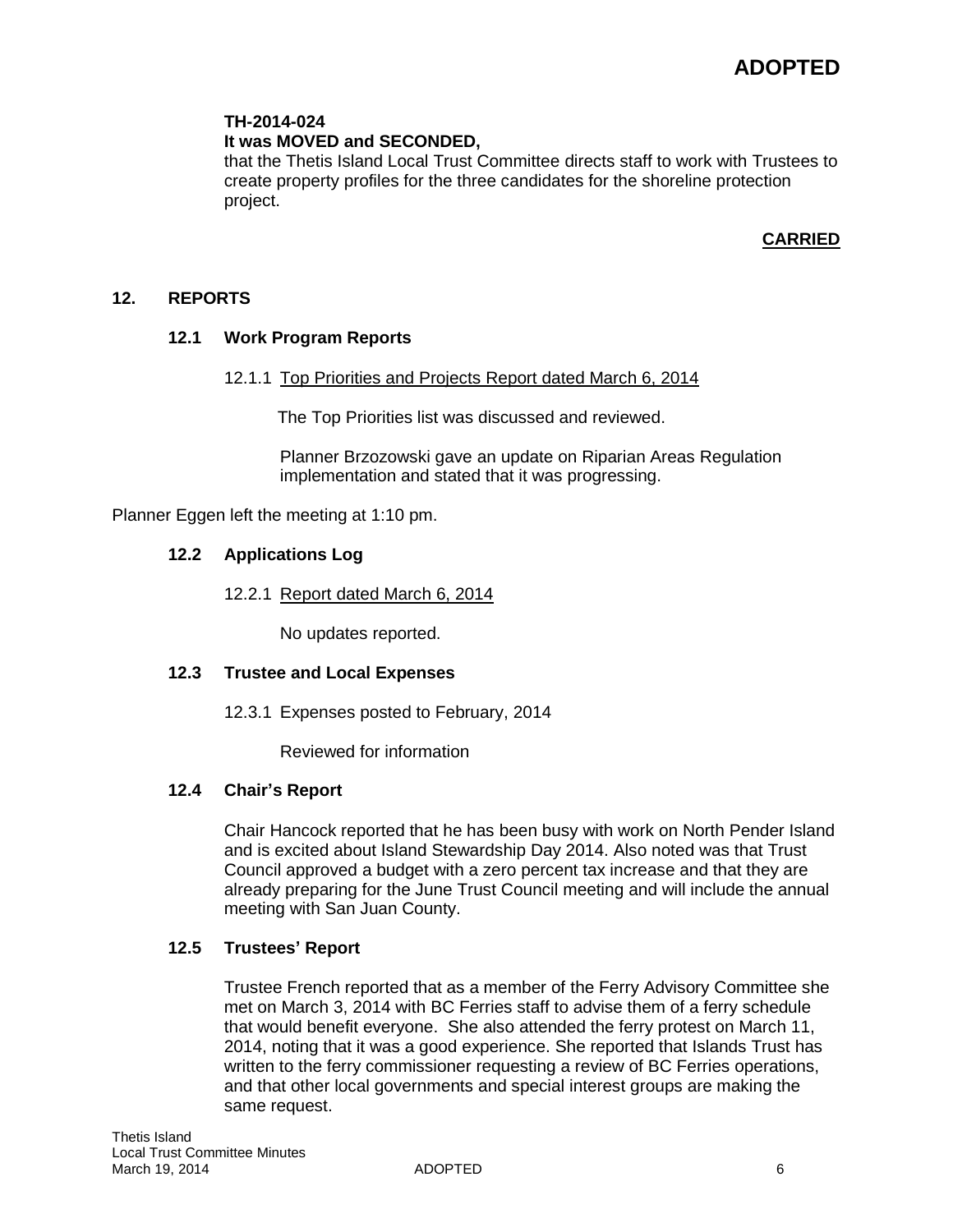Trustee Luckham reported that he has finally made some contact with Lyackson First Nations and that he has been busy with the Executive Committee.

### **12.6 Advisory Planning Commission Report – None**

#### **13. NEW BUSINESS**

### **13.1 Gabriola Island Trust Area Bylaw Referral Request for Response regarding Bylaw Nos. 271 and 272**

### **TH-2014-025**

### **It was MOVED and SECONDED,**

that the Thetis Island Local Trust Committee finds its interests are unaffected by proposed Gabriola Bylaws Nos. 271 and 272 and that the Committee supports the initiative.

### **CARRIED**

#### **13.2 Minute Taking and Meeting Times**

It was noted that the current minute takers are only available on Wednesdays if the meetings were to be held in the afternoons. Discussion ensued. It was agreed that staff be directed to put a call out for a new minute taker.

#### **14. BYLAWS**

None.

### **15. ISLANDS TRUST WEBSITE**

Thetis Pages

#### **TH-2014-026**

### **It was MOVED and SECONDED,**

That the Thetis Island Local Trust Committee request staff to post a link on the Thetis page to Greenshores document entitled "Coastal Shore Jurisdiction in British Columbia" – issue sheet dated October 2009.

### **CARRIED**

It was suggested that there needs to be more development to the wording in the website as it should be easier to navigate by the general public.

### **16. TOWN HALL SESSION - None**